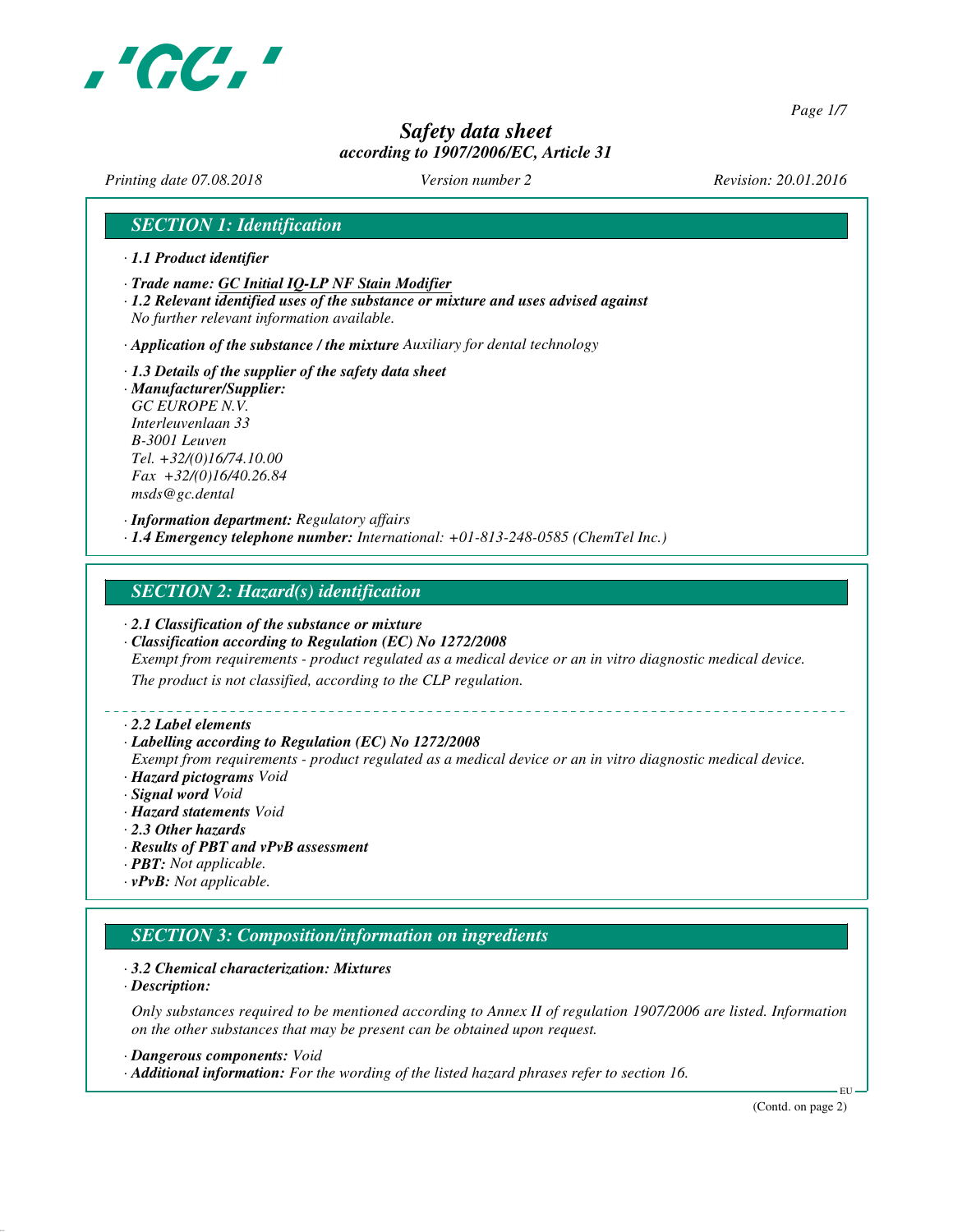*Printing date 07.08.2018 Version number 2 Revision: 20.01.2016*

#### *Trade name: GC Initial IQ-LP NF Stain Modifier*

(Contd. of page 1)

#### *SECTION 4: First-aid measures*

*· 4.1 Description of first aid measures*

#### *· General information:*

*No special measures required.*

- *If symptoms persist consult doctor.*
- *· After inhalation: Take affected persons into fresh air and keep quiet.*
- *· After skin contact:*
- *Generally the product does not irritate the skin. Immediately rinse with water.*
- *· After eye contact:*

*Rinse opened eye for several minutes under running water. If symptoms persist, consult a doctor.*

*· After swallowing:*

*Rinse out mouth and then drink plenty of water. If symptoms persist consult doctor.*

*· 4.2 Most important symptoms and effects, both acute and delayed No further relevant information available.*

*· 4.3 Indication of any immediate medical attention and special treatment needed*

*No further relevant information available.*

# *SECTION 5: Fire-fighting measures*

- *· 5.1 Extinguishing media*
- *· Suitable extinguishing agents:*

*CO2, extinguishing powder or water spray. Fight larger fires with water spray or alcohol resistant foam. Use fire fighting measures that suit the environment.*

- *· For safety reasons unsuitable extinguishing agents: Water with full jet*
- *· 5.2 Special hazards arising from the substance or mixture*

*Formation of toxic gases is possible during heating or in case of fire.*

- *· 5.3 Advice for firefighters*
- *· Protective equipment: Wear self-contained respiratory protective device.*

*· Additional information*

*Dispose of fire debris and contaminated fire fighting water in accordance with official regulations.*

### *SECTION 6: Accidental release measures*

- *· 6.1 Personal precautions, protective equipment and emergency procedures Remove persons from danger area.*
- *· 6.2 Environmental precautions: Do not allow product to reach sewage system or any water course. Do not allow to penetrate the ground/soil.*
- *Do not allow to enter sewers/ surface or ground water.*
- *· 6.3 Methods and material for containment and cleaning up: Pick up mechanically. Dispose of the collected material according to regulations.*

*Dispose contaminated material as waste according to item 13.*

- *· 6.4 Reference to other sections*
- *No dangerous substances are released.*

*See Section 7 for information on safe handling.*

*See Section 8 for information on personal protection equipment.*

(Contd. on page 3)

EU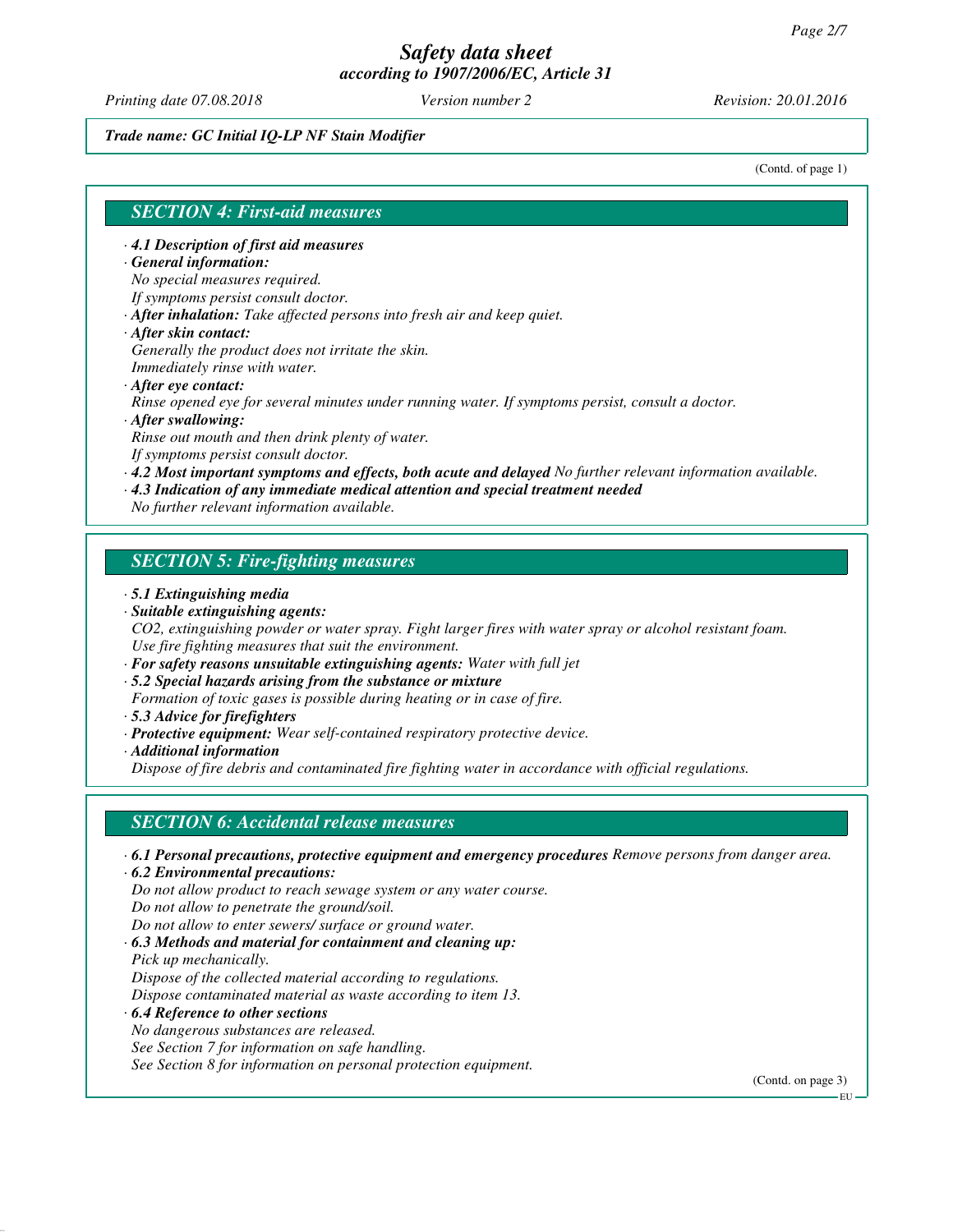*Printing date 07.08.2018 Version number 2 Revision: 20.01.2016*

(Contd. of page 2)

*Trade name: GC Initial IQ-LP NF Stain Modifier*

*See Section 13 for disposal information.*

# *SECTION 7: Handling and storage*

*· 7.1 Precautions for safe handling*

*Prevent formation of dust.*

*Any deposit of dust which cannot be avoided must be regularly removed.*

*· Information about protection against explosions and fires:*

*Dust can combine with air to form an explosive mixture.*

- *· 7.2 Conditions for safe storage, including any incompatibilities*
- *· Storage:*
- *· Requirements to be met by storerooms and receptacles: Store only in unopened original receptacles.*
- *· Information about storage in one common storage facility: Store away from foodstuffs.*
- *· Further information about storage conditions: None.*
- *· 7.3 Specific end use(s) No further relevant information available.*

### *SECTION 8: Exposure controls/personal protection*

- *· Additional information about design of technical systems: No further data; see item 7.*
- *· 8.1 Control parameters*
- *· Components with limit values that require monitoring at the workplace:*

*The product does not contain any relevant quantities of materials with critical values that have to be monitored at the workplace.*

- *· Additional information: The lists that were valid during the creation were used as basis.*
- *· 8.2 Exposure controls*
- *· Personal protective equipment:*
- *· General protective and hygienic measures:*
- *The usual precautionary measures for handling chemicals should be followed. Do not inhale dust / smoke / mist.*

*Wash hands before breaks and at the end of work.*

*· Breathing equipment:*

*In case of brief exposure or low pollution use respiratory filter device. In case of intensive or longer exposure use respiratory protective device that is independent of circulating air.*

*Suitable respiratory protective device recommended.*

- *· Protection of hands:*
- *Protective gloves*

*Due to missing tests no recommendation to the glove material can be given for the product/ the preparation/ the chemical mixture.*

*· Material of gloves*

*The selection of the suitable gloves does not only depend on the material, but also on further marks of quality and varies from manufacturer to manufacturer. As the product is a preparation of several substances, the resistance of the glove material can not be calculated in advance and has therefore to be checked prior to the application.*

*· Penetration time of glove material*

*The exact break through time has to be found out by the manufacturer of the protective gloves and has to be observed.*

*· Eye protection: Safety glasses*

(Contd. on page 4)

EU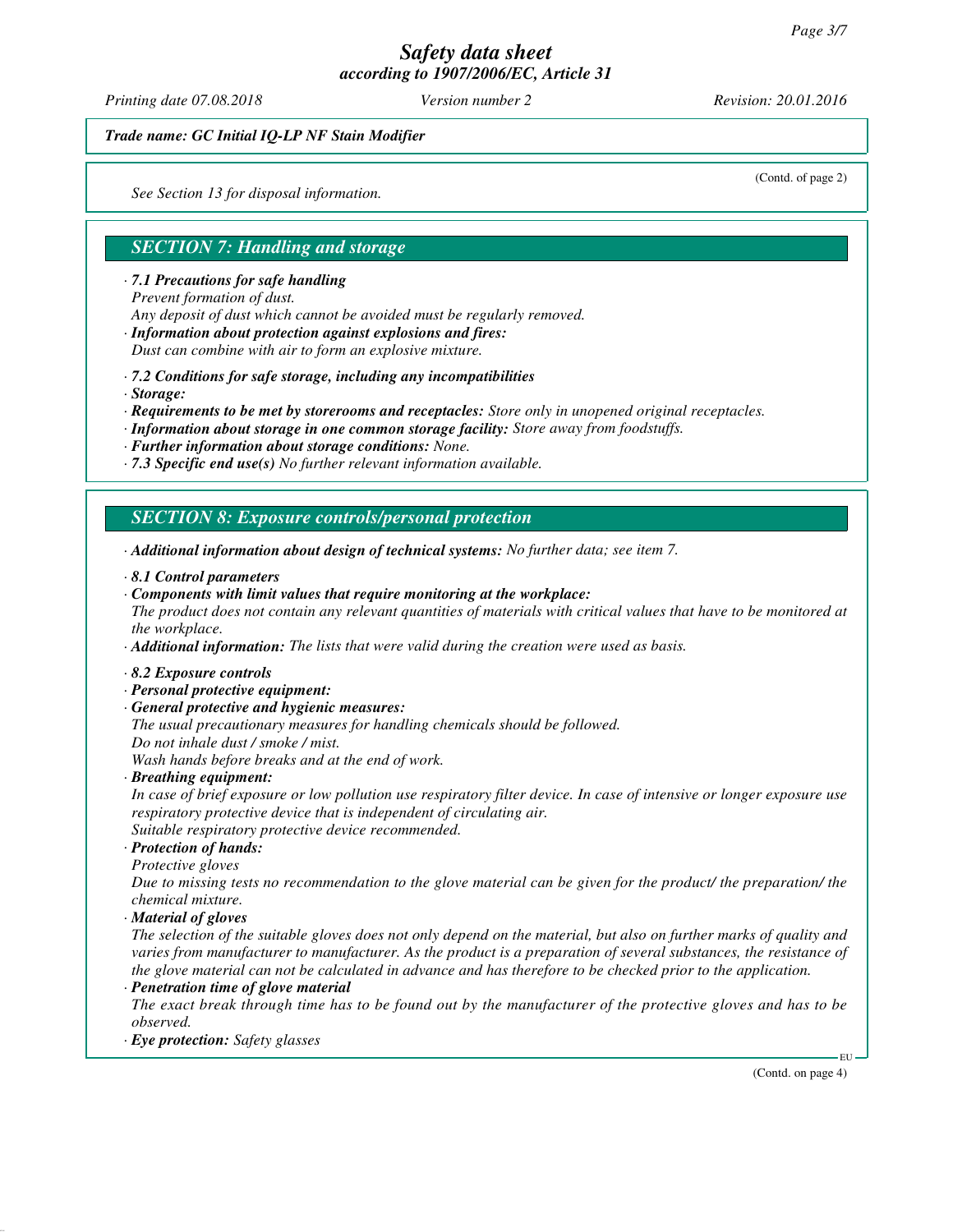*Printing date 07.08.2018 Version number 2 Revision: 20.01.2016*

*Trade name: GC Initial IQ-LP NF Stain Modifier*

(Contd. of page 3)

|                                                            | · 9.1 Information on basic physical and chemical properties   |
|------------------------------------------------------------|---------------------------------------------------------------|
| <b>General Information</b>                                 |                                                               |
| $\cdot$ Appearance:                                        |                                                               |
| Form:                                                      | Solid                                                         |
| Color:                                                     | According to product specification                            |
| $\cdot$ Odor:<br>$\cdot$ Odor threshold:                   | Characteristic<br>Not determined.                             |
|                                                            |                                                               |
| $\cdot$ pH-value:                                          | Not applicable.                                               |
| · Change in condition                                      |                                                               |
| <b>Melting point/Melting range:</b>                        | Undetermined.                                                 |
| <b>Boiling point/Boiling range:</b>                        | Undetermined.                                                 |
| · Flash point:                                             | Not applicable.                                               |
| · Flammability (solid, gaseous):                           | Not determined.                                               |
| · Ignition temperature:                                    | Undetermined.                                                 |
| · Decomposition temperature:                               | Not determined.                                               |
| · Auto igniting:                                           | Product is not selfigniting.                                  |
| · Danger of explosion:                                     | Product does not present an explosion hazard.                 |
| · Explosion limits:                                        |                                                               |
| Lower:                                                     | Not determined.                                               |
| <b>Upper:</b>                                              | Not determined.                                               |
| · Vapor pressure:                                          | Not applicable.                                               |
| $\cdot$ Density at 20 $\degree$ C:                         | $2.4$ g/cm <sup>3</sup>                                       |
| · Relative density                                         | Not determined.                                               |
| · Vapor density                                            | Not applicable.                                               |
| $\cdot$ Evaporation rate                                   | Not applicable.                                               |
| · Solubility in / Miscibility with                         |                                                               |
| Water:                                                     | Insoluble.                                                    |
| · Partition coefficient (n-octanol/water): Not determined. |                                                               |
| · Viscosity:                                               |                                                               |
| Dynamic:                                                   | Not applicable.                                               |
| Kinematic:                                                 | Not applicable.<br>No further relevant information available. |

# *SECTION 10: Stability and reactivity*

*· 10.1 Reactivity No further relevant information available.*

*· 10.2 Chemical stability*

*· Thermal decomposition / conditions to be avoided: No decomposition if used according to specifications.*

- *· 10.3 Possibility of hazardous reactions No dangerous reactions known.*
- *· 10.4 Conditions to avoid No further relevant information available.*

*· 10.5 Incompatible materials: No further relevant information available.*

(Contd. on page 5)

EU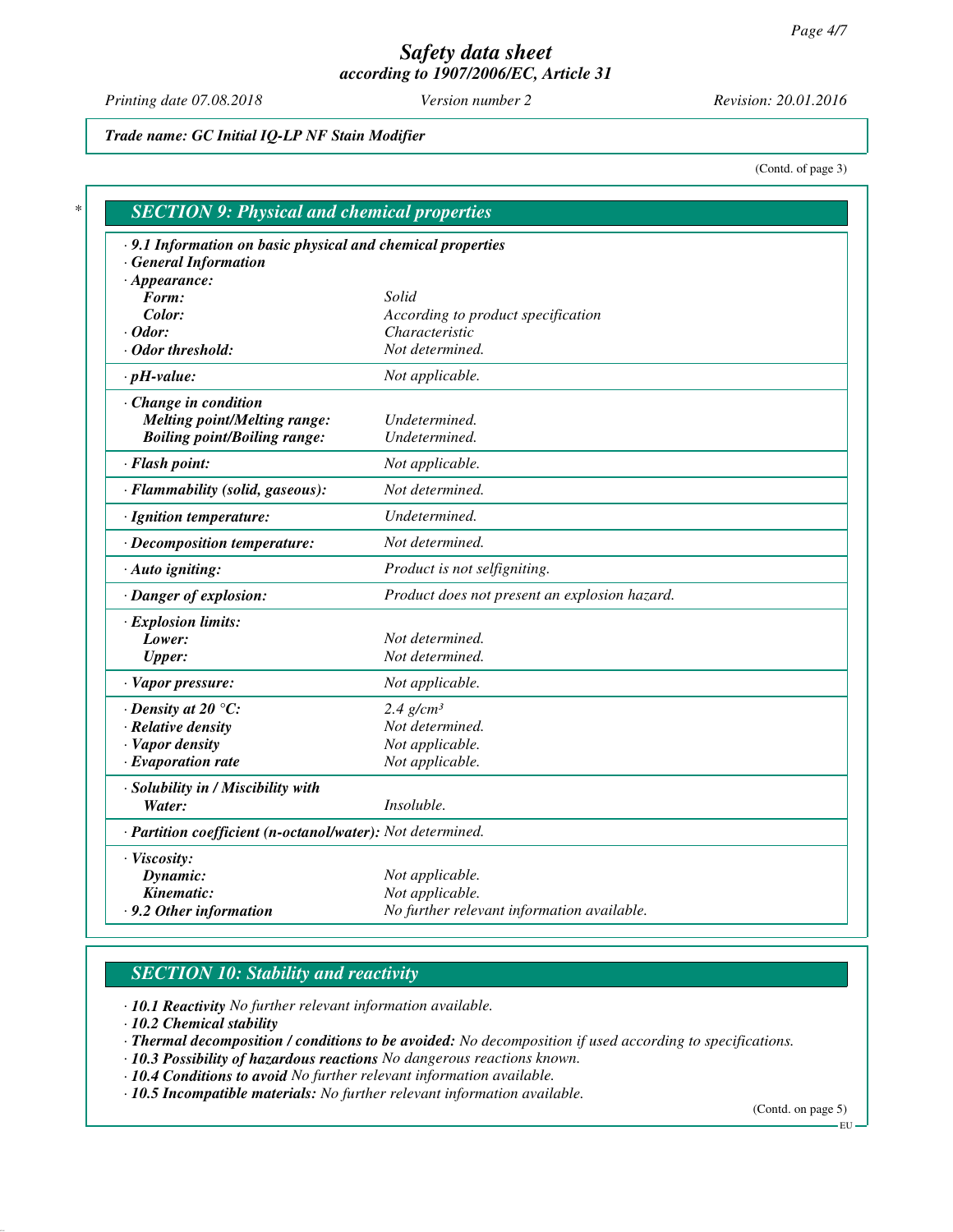*Printing date 07.08.2018 Version number 2 Revision: 20.01.2016*

(Contd. of page 4)

*Trade name: GC Initial IQ-LP NF Stain Modifier*

*· 10.6 Hazardous decomposition products: No dangerous decomposition products known.*

# *\* SECTION 11: Toxicological information*

*· 11.1 Information on toxicological effects*

- *· Acute toxicity: Based on available data, the classification criteria are not met.*
- *· LD/LC50 values that are relevant for classification: No further relevant information available.*
- *· Primary irritant effect:*
- *· on the skin: Based on available data, the classification criteria are not met.*
- *· on the eye: Based on available data, the classification criteria are not met.*
- *· Sensitization: Based on available data, the classification criteria are not met.*
- *· Additional toxicological information:*

#### *· OSHA-Ca (Occupational Safety & Health Administration)*

*None of the ingredients is listed.*

*· Repeated dose toxicity No further relevant information available.*

- *· CMR effects (carcinogenity, mutagenicity and toxicity for reproduction)*
- *No further relevant information available.*
- *· Germ cell mutagenicity Based on available data, the classification criteria are not met.*
- *· Carcinogenicity Based on available data, the classification criteria are not met.*
- *· Reproductive toxicity Based on available data, the classification criteria are not met.*
- *· STOT-single exposure Based on available data, the classification criteria are not met.*
- *· STOT-repeated exposure Based on available data, the classification criteria are not met.*
- *· Aspiration hazard Based on available data, the classification criteria are not met.*

# *SECTION 12: Ecological information*

#### *· 12.1 Toxicity*

- *· Aquatic toxicity: No further relevant information available.*
- *· 12.2 Persistence and degradability No further relevant information available.*
- *· 12.3 Bioaccumulative potential No further relevant information available.*
- *· 12.4 Mobility in soil No further relevant information available.*
- *· Additional ecological information:*
- *· General notes:*
- *Water hazard class 1 (Self-assessment): slightly hazardous for water*

*Do not allow undiluted product or large quantities of it to reach ground water, water course or sewage system.*

- *· 12.5 Results of PBT and vPvB assessment*
- *· PBT: Not applicable.*
- *· vPvB: Not applicable.*
- *· 12.6 Other adverse effects No further relevant information available.*

### *\* SECTION 13: Disposal considerations*

#### *· 13.1 Waste treatment methods*

*· Recommendation:*

*Must not be disposed of together with household garbage. Do not allow product to reach sewage system. Contact waste processors for recycling information.*

(Contd. on page 6) EU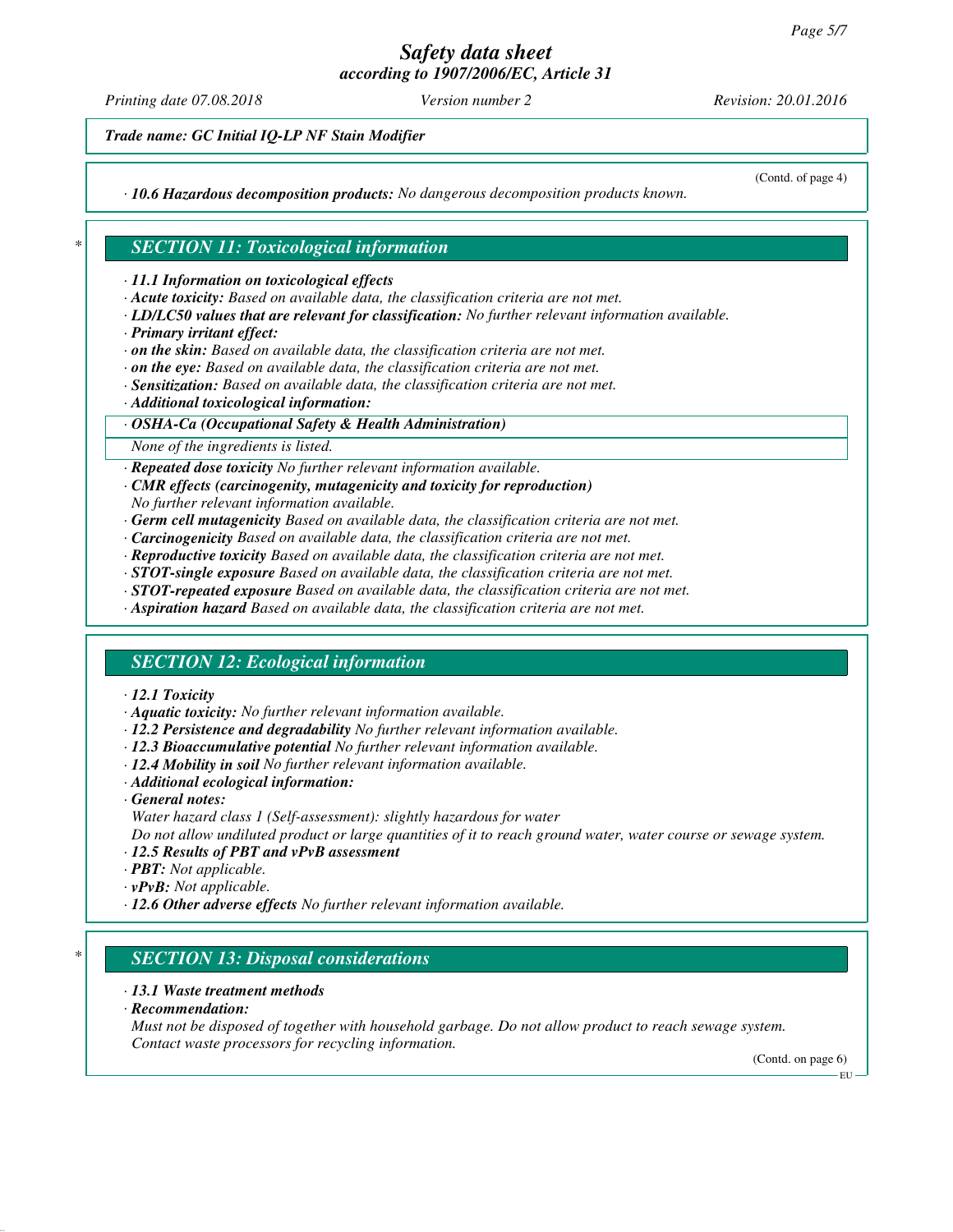*Printing date 07.08.2018 Version number 2 Revision: 20.01.2016*

*Trade name: GC Initial IQ-LP NF Stain Modifier*

(Contd. of page 5)

*· Uncleaned packagings:*

*· Recommendation: Disposal must be made according to official regulations.*

| <b>SECTION 14: Transport information</b>                                                                          |                 |  |
|-------------------------------------------------------------------------------------------------------------------|-----------------|--|
| $\cdot$ 14.1 UN-Number<br>· ADR, ADN, IMDG, IATA                                                                  | not regulated   |  |
| $\cdot$ 14.2 UN proper shipping name<br>· ADR, ADN, IMDG, IATA                                                    | not regulated   |  |
| $\cdot$ 14.3 Transport hazard class(es)                                                                           |                 |  |
| · ADR, ADN, IMDG, IATA<br>· Class                                                                                 | not regulated   |  |
| $\cdot$ 14.4 Packing group<br>· ADR, IMDG, IATA                                                                   | not regulated   |  |
| $\cdot$ 14.5 Environmental hazards:<br>$\cdot$ Marine pollutant:                                                  | N <sub>O</sub>  |  |
| $\cdot$ 14.6 Special precautions for user                                                                         | Not applicable. |  |
| $\cdot$ 14.7 Transport in bulk according to Annex II of<br><b>MARPOL73/78 and the IBC Code</b><br>Not applicable. |                 |  |
| · UN "Model Regulation":                                                                                          | not regulated   |  |

# *SECTION 15: Regulatory information*

*· 15.1 Safety, health and environmental regulations/legislation specific for the substance or mixture · Sara*

*· Section 355 (extremely hazardous substances):*

*None of the ingredient is listed.*

*· Section 313 (Specific toxic chemical listings):*

*None of the ingredients is listed.*

*· Proposition 65*

*· Chemicals known to cause cancer:*

*None of the ingredients is listed.*

*· Chemicals known to cause reproductive toxicity for females:*

*None of the ingredients is listed.*

*· Chemicals known to cause reproductive toxicity for males:*

*None of the ingredients is listed.*

*· Chemicals known to cause developmental toxicity:*

*None of the ingredients is listed.*

*· Carcinogenic categories*

*· EPA (Environmental Protection Agency)*

*None of the ingredients is listed.*

(Contd. on page 7)

EU